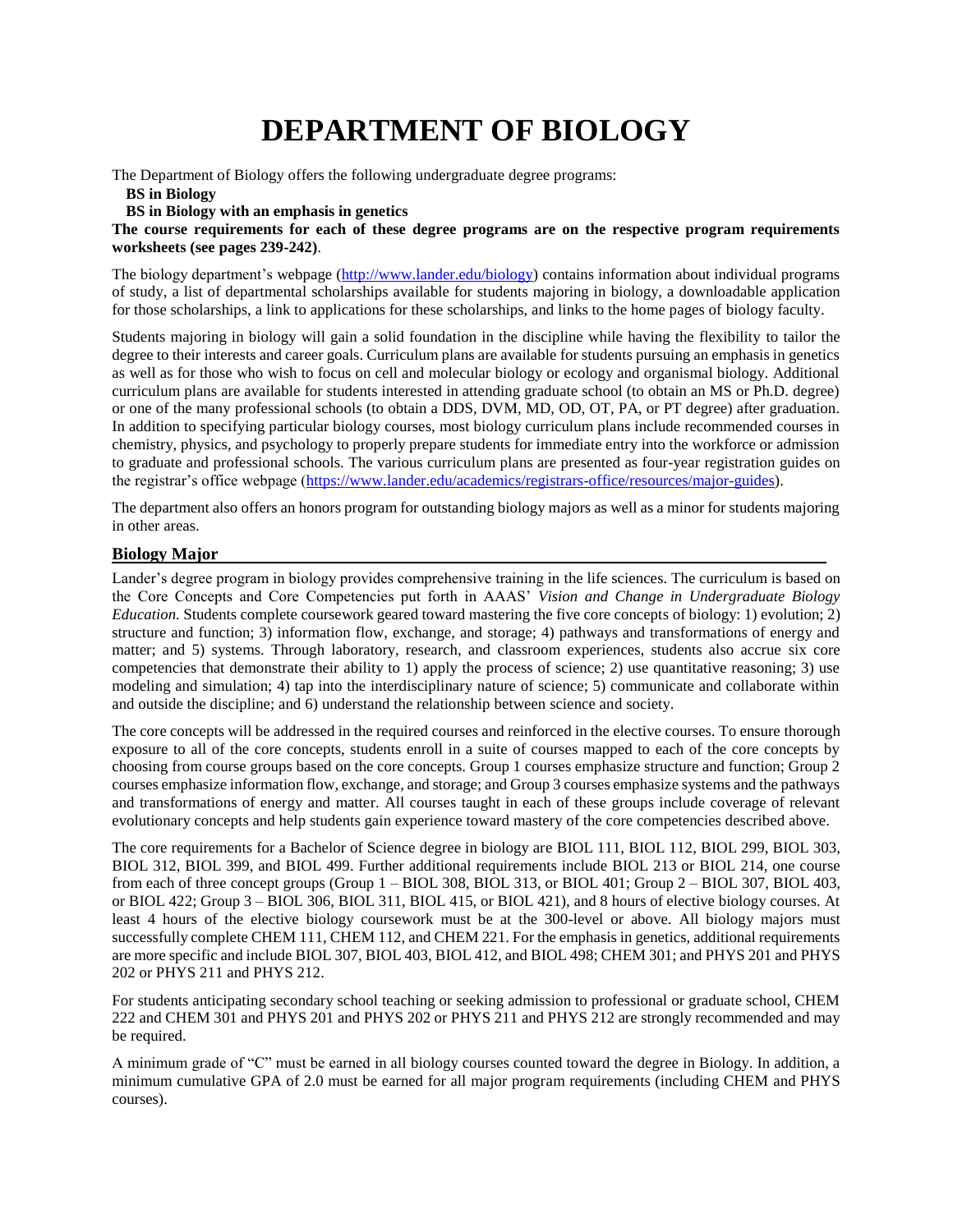It is the student's responsibility to be knowledgeable of the schedule of offerings and to plan carefully so that all requirements for the degree can be fulfilled by the desired graduation date. Required courses for the biology degree are normally offered according to the following schedule:

| Each Fall       | <b>Each Spring</b> |
|-----------------|--------------------|
| <b>BIOL 111</b> | <b>BIOL 112</b>    |
| <b>BIOL 202</b> | <b>BIOL 203</b>    |
| <b>BIOL 204</b> | <b>BIOL 204</b>    |
| <b>BIOL 213</b> | <b>BIOL 214</b>    |
| <b>BIOL 303</b> | <b>BIOL 299</b>    |
| <b>BIOL 307</b> | <b>BIOL 303</b>    |
| <b>BIOL 311</b> | <b>BIOL 306</b>    |
| <b>BIOL 312</b> | <b>BIOL 308</b>    |
| <b>BIOL 399</b> | <b>BIOL 313</b>    |
| <b>BIOL 415</b> | <b>BIOL 401</b>    |
| <b>BIOL 421</b> | <b>BIOL 403</b>    |
|                 | <b>BIOL 422</b>    |
|                 | <b>BIOL 499</b>    |
|                 |                    |

# **Biology Degree with Emphasis in Genetics**

The genetics emphasis is designed for students interested in careers in genetics or biomedical science. Beginning with the solid foundation in biological sciences provided by the standard Bachelor of Science in biology, this program includes additional coursework and experiences in biochemistry, animal development, and genetics. All students in the emphasis will complete a laboratory research project in genetics, the results of which will be presented in a public seminar.

# **Graduation with Honors in Biology**

Students majoring in biology will qualify for a BS with Honors in Biology if the following requirements are met:

- 1. Completion and submission to the department chair of an Application for Graduation with Honors in Biology with at least three semesters remaining before graduation.
- 2. Successful completion of the program for the BS in Biology or the BS in Biology with an emphasis in genetics;
- 3. Completion of an additional 5 hours of biology coursework at the 300 level or above that includes at least one four-hour course (BIOL 407-BIOL 412 are not applicable);
- 4. Cumulative grade point average of 3.5 in all biology courses;
- 5. Cumulative overall grade point average of 3.5 or better; and
- 6. Completion of a laboratory or field research project in which:
	- a) The research proposal is approved by a majority of the biology faculty. (*This would normally occur in the fall semester of the junior year*.)
	- b) The research is of sufficient quality to justify four credit hours (BIOL 407, BIOL 408, BIOL 409, BIOL 410, or BIOL 412) which are required.
	- c) The research results are presented as follows:
		- 1) by public seminar at Lander University and
		- 2) at a scientific meeting and/or by submission of a paper for publication in an appropriate scientific journal.

Transfer students may graduate with Honors in Biology if they fulfill the above requirements and have a 3.5 GPA overall and in biology from their former institution(s) and complete their last 60 hours, including at least 20 hours of biology, at Lander University

### **Biology Minor**

A minor in biology includes BIOL 111 and BIOL 112, and either BIOL 213 or BIOL 214, and at least 7 hours of 300 or 400-level biology courses. Advisors and prospective minors should note that most biology courses have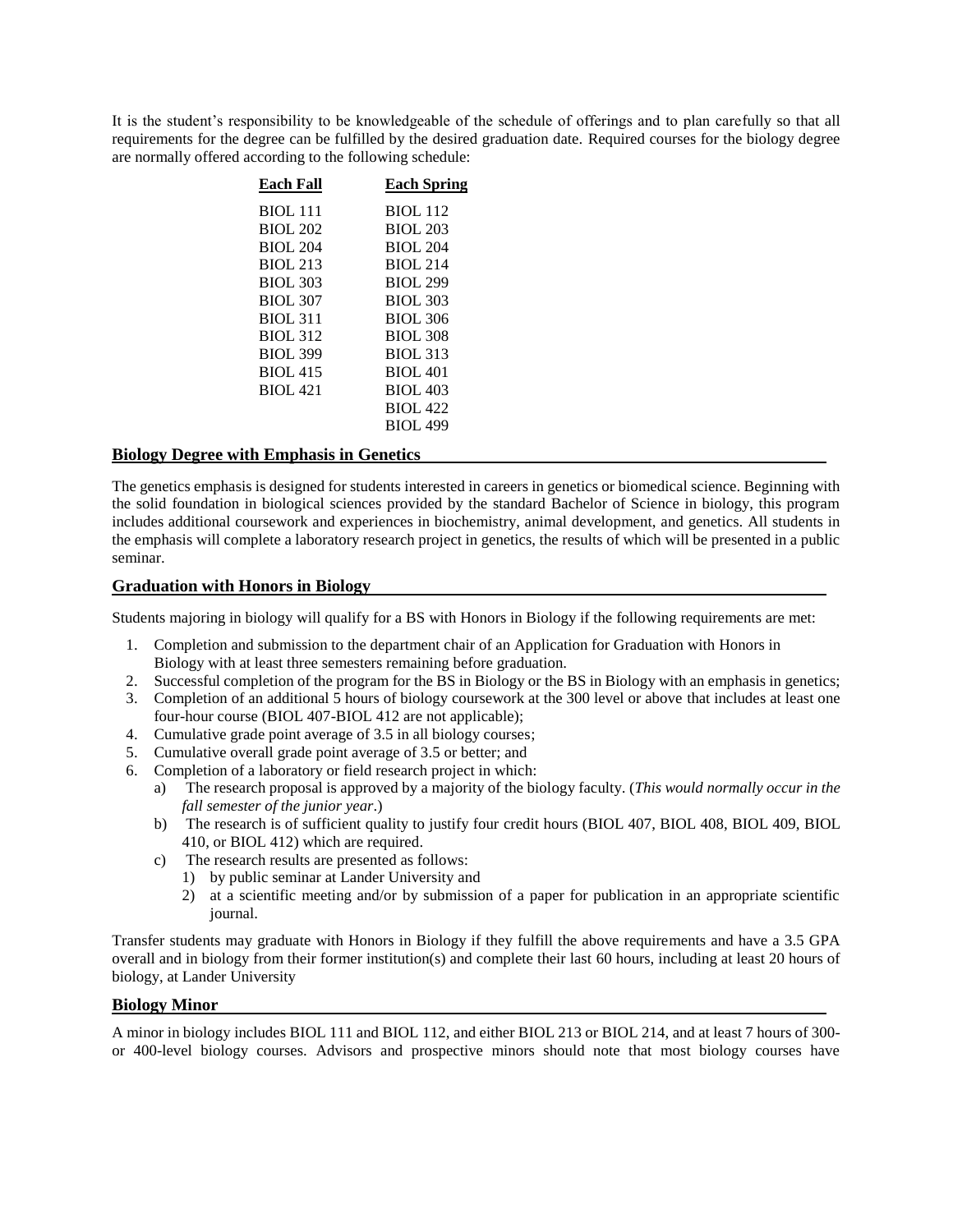prerequisites and/or co-requisites that must be met. A grade of "C" or better is required in all biology courses taken for the minor.

## **Pre-Professional Curricula**

Lander's biology department offers curriculum plans in the following areas: pre-medicine, pre-dentistry, preoptometry, pre-veterinary medicine, pre-pharmacy, pre-physical therapy, pre-occupational therapy, and pre-physician assistant.

The goals of these curriculum plans are to:

- 1. provide a well-respected and rigorous core curriculum that will make students who are applying to professional schools highly competitive;
- 2. offer the full variety of courses that are required or recommended for acceptance into most professional schools; and

3. help students navigate the application procedures and timelines specific to their professional-school goals.

These curriculum plans are presented as four-year registration guides available on the registrar's office webpage [\(https://www.lander.edu/academics/registrars-office/resources/major-guides\)](https://www.lander.edu/academics/registrars-office/resources/major-guides).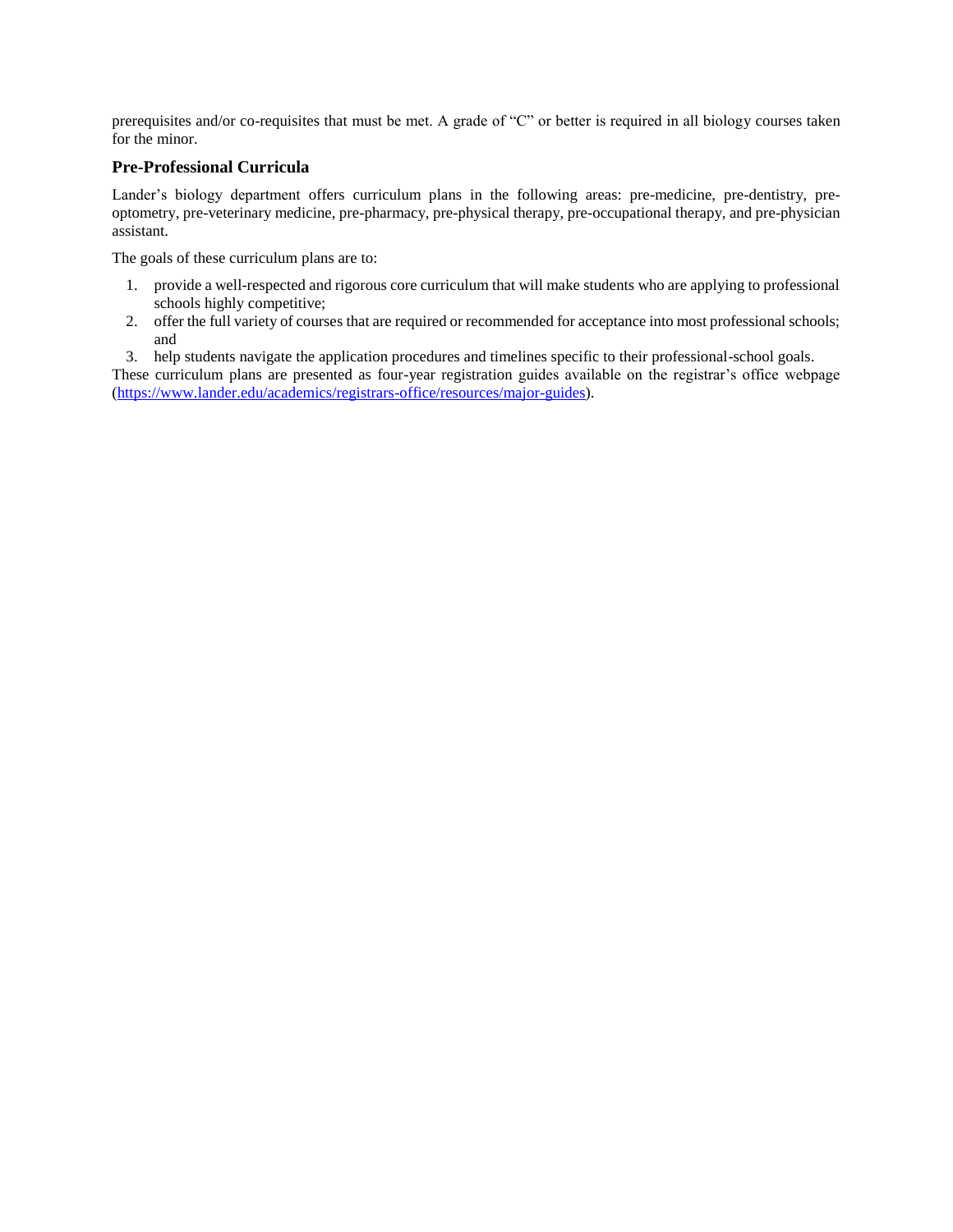# **2021-2022 PROGRAM REQUIREMENTS**

### **DEGREE: BACHELOR OF SCIENCE MAJOR: BIOLOGY**

|                |                                                                                                                                                                                                                                        | <b>Credit Hours</b>                |
|----------------|----------------------------------------------------------------------------------------------------------------------------------------------------------------------------------------------------------------------------------------|------------------------------------|
|                | UNIVERSITY REQUIREMENT                                                                                                                                                                                                                 |                                    |
|                | FALS 101: Fine Arts and Lecture Series                                                                                                                                                                                                 | $\Omega$                           |
|                | <b>GENERAL EDUCATION REQUIREMENTS</b><br>(For approved courses, see the General Education: www.lander.edu/gen-ed.)                                                                                                                     |                                    |
|                | <b>A.</b> Core Skills (9 hours)<br>ENGL 101: Writing and Inquiry I<br>ENGL 102: Writing and Inquiry II<br>MATH 121: Mathematical Applications or<br>MATH 123: Calculus and Its Applications or<br>MATH 141: Single Variable Calculus I | 3<br>3<br>3<br>3<br>$\overline{4}$ |
| $\mathbf{B}$ . | <b>Humanities and Fine Arts</b><br>(6 hours selected from 2 different disciplines)                                                                                                                                                     | 6                                  |
|                | C. Behavioral and Social Perspectives<br>(6 hours selected from 2 different disciplines)                                                                                                                                               | 6                                  |
|                | D. Scientific and Mathematical Reasoning<br>CHEM 111: General Chemistry<br><b>MATH 211: Statistical Methods I</b>                                                                                                                      | 4<br>3                             |
|                | E. Founding Documents of the United States<br>HIST 111: United States History to 1877 or<br><b>POLS 101: American National Government</b>                                                                                              | $\mathcal{E}$                      |
| F.             | <b>World Cultures</b>                                                                                                                                                                                                                  | 3                                  |
|                | G. LINK 101: Leadership, Involvement, Networking and Knowledge                                                                                                                                                                         | 1                                  |
|                | LINK 101 is required of all new transfer students who have earned less than<br>24 credit hours of college-level work and all first-time freshmen.                                                                                      |                                    |
|                | TOTAL GENERAL EDUCATION REQUIREMENTS                                                                                                                                                                                                   | 35                                 |
|                |                                                                                                                                                                                                                                        |                                    |

If all of the General Education requirements are met and/or waived, and the credit hours do not add up to at least 30, the General Education requirements are not complete. If below 30, additional General Education courses from any category must be taken until the total hours add up to at least 30 hours.

### **MAJOR PROGRAM CORE REQUIREMENTS**

| A. Organismal Diversity                      | 4 |
|----------------------------------------------|---|
| <b>MAJOR PROGRAM ADDITIONAL REQUIREMENTS</b> |   |
| BIOL 499: Senior Seminar in Biology          |   |
| BIOL 399: Junior Seminar in Biology          |   |
| BIOL 312: Genetics                           | 4 |
| BIOL 303: Evolution                          | 3 |
| BIOL 299: Sophomore Seminar in Biology       |   |
| BIOL 112: Principles of Biology II           | 4 |
| BIOL 111: Principles of Biology I            | 4 |

|                   | (Choose 4 credit hours from the following) |  |
|-------------------|--------------------------------------------|--|
| BIOL 213: Botany  |                                            |  |
| BIOL 214: Zoology |                                            |  |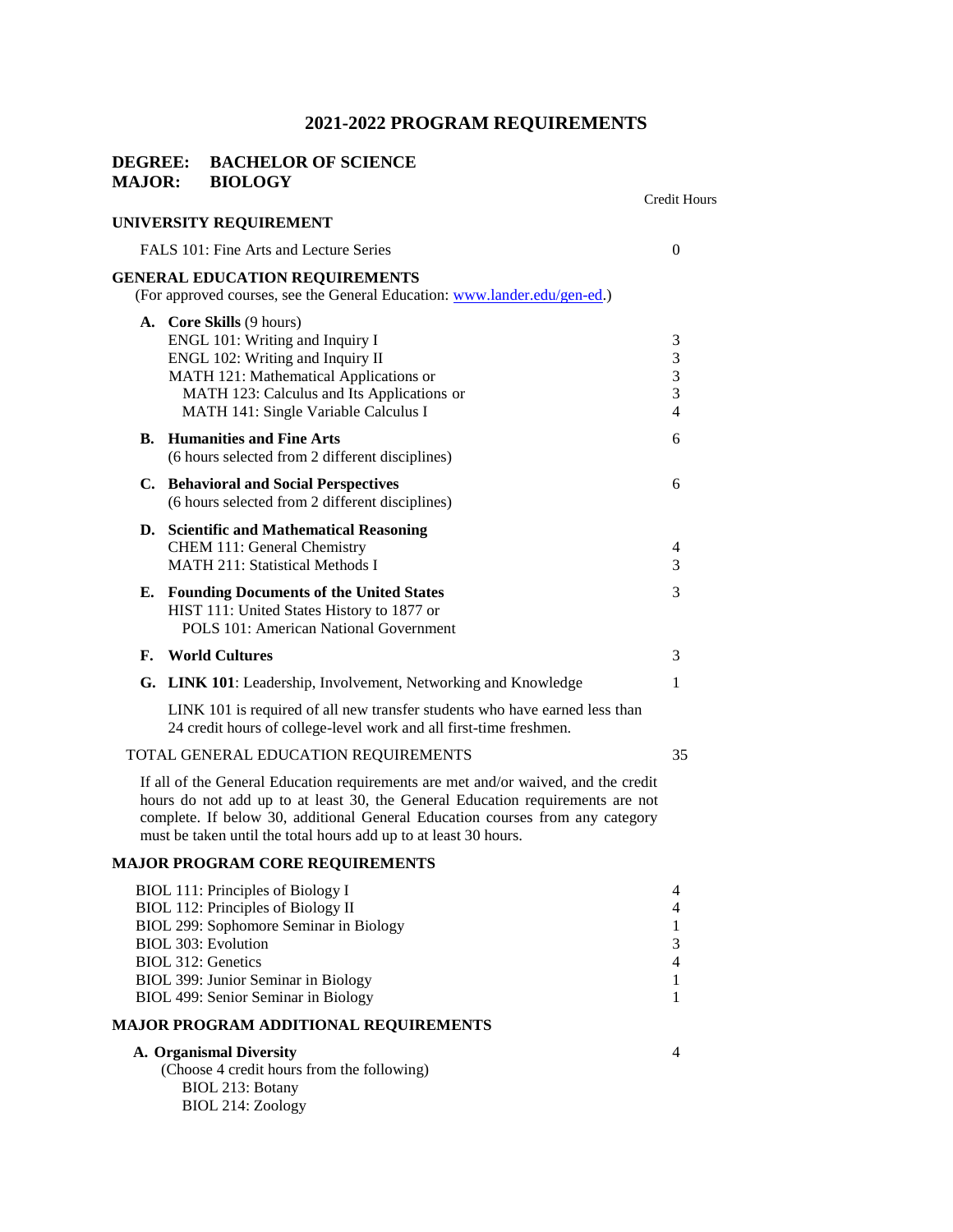| <b>B. Biology Group I: Structure and Function</b><br>(Choose 4 credit hours from the following)<br><b>BIOL 308: Comparative Vertebrate Anatomy</b><br><b>BIOL 313: Plant Anatomy</b><br>BIOL 401: Cell Biology | 4      |
|----------------------------------------------------------------------------------------------------------------------------------------------------------------------------------------------------------------|--------|
| C. Biology Group II: Biological Information Flow<br>(Choose 4 credit hours from the following)<br><b>BIOL 307: Animal Development</b><br><b>BIOL 403: Molecular Genetics</b><br>BIOL 422: Immunology           | 4      |
| D. Biology Group III: Systems Biology<br>(Choose 4 credit hours from the following)<br>BIOL 306: Ecology<br><b>BIOL 311: Animal Physiology</b><br>BIOL 415: Limnology<br><b>BIOL 421: General Microbiology</b> | 4      |
| <b>E.</b> Other Requirements<br>CHEM 112: General Chemistry<br>CHEM 221: Organic Chemistry<br><b>MAJOR PROGRAM ELECTIVES</b>                                                                                   | 4<br>4 |
| BIOL 200-level or above (except BIOL 490 and BIOL 498)<br>BIOL 300-level or above (except BIOL 490 and BIOL 498)                                                                                               | 4<br>4 |
| TOTAL MAJOR PROGRAM REQUIREMENTS                                                                                                                                                                               | 50     |
| <b>ADDITIONAL ELECTIVES</b>                                                                                                                                                                                    | 35     |
| <b>TOTAL FOR BS DEGREE</b>                                                                                                                                                                                     | 120    |

Coursework must include at least 30 credit hours earned at 300-level or above, of which 12 credit hours must be in the major.

> See 4-year major guides for recommended order in which to take courses <https://www.lander.edu/academics/registrars-office/resources/major-guides>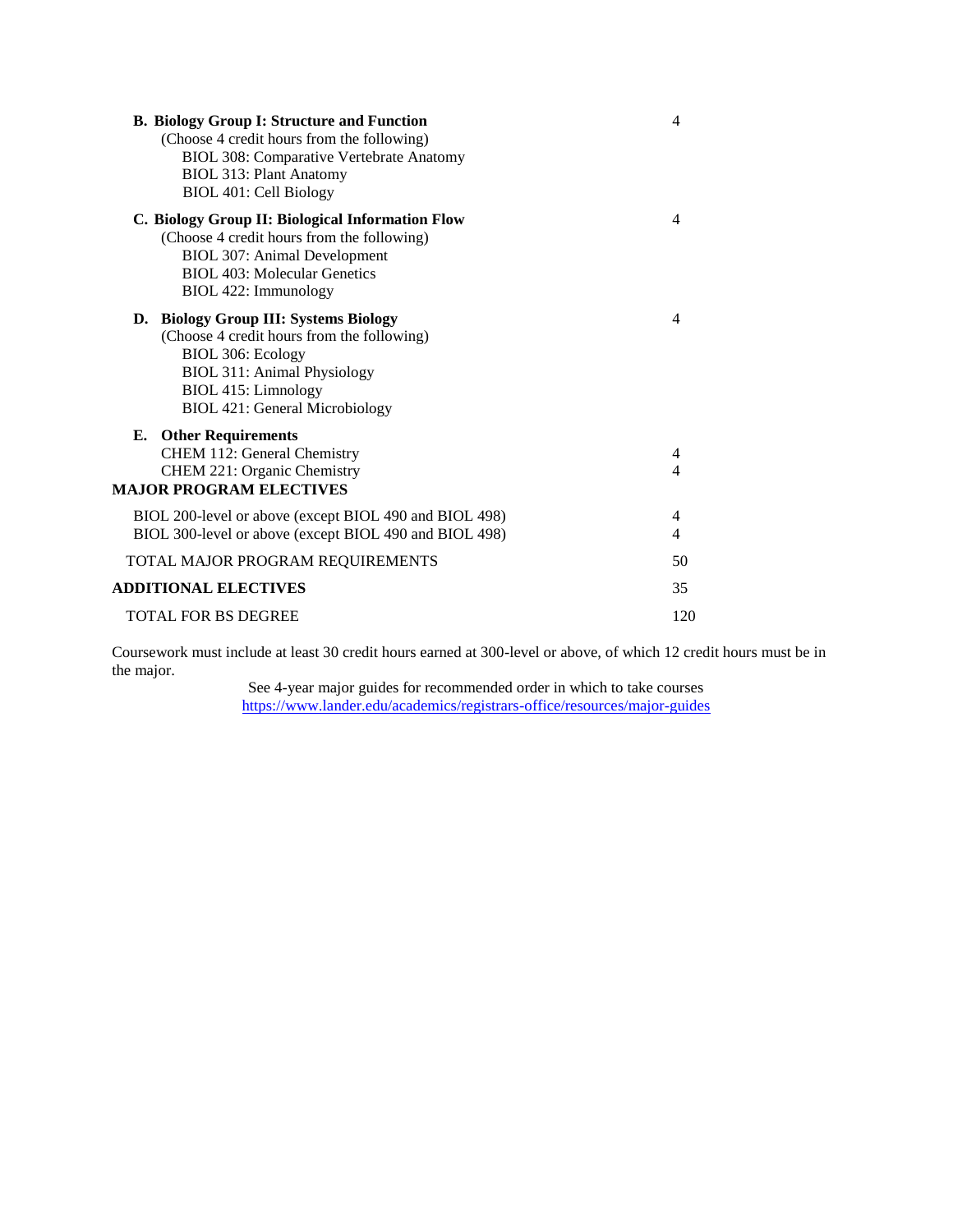# **2021-2022 PROGRAM REQUIREMENTS**

# **DEGREE: BACHELOR OF SCIENCE MAJOR: BIOLOGY EMPHASIS: GENETICS**

|                                                                                                                    | Credit Hours |
|--------------------------------------------------------------------------------------------------------------------|--------------|
| UNIVERSITY REQUIREMENT                                                                                             |              |
| FALS 101: Fine Arts and Lecture Series                                                                             | $\Omega$     |
| <b>GENERAL EDUCATION REQUIREMENTS</b><br>(For approved courses, see the General Education: www.lander.edu/gen-ed.) |              |
| A. Core Skills (9 hours)                                                                                           |              |
| ENGL 101: Writing and Inquiry I                                                                                    | 3            |
| ENGL 102: Writing and Inquiry II                                                                                   | 3            |
| MATH 121: Mathematical Applications or                                                                             | 3            |

| MATH 123: Calculus and Its Applications or<br>MATH 141: Single Variable Calculus I                                                        | 3<br>4              |
|-------------------------------------------------------------------------------------------------------------------------------------------|---------------------|
| <b>B.</b> Humanities and Fine Arts<br>(6 hours selected from 2 different disciplines)                                                     | 6                   |
| C. Behavioral and Social Perspectives<br>(6 hours selected from 2 different disciplines)                                                  | 6                   |
| D. Scientific and Mathematical Reasoning<br>CHEM 111: General Chemistry<br><b>MATH 211: Statistical Methods I</b>                         | $\overline{4}$<br>3 |
| <b>E.</b> Founding Documents of the United States<br>HIST 111: United States History to 1877 or<br>POLS 101: American National Government | 3                   |
| <b>F.</b> World Cultures                                                                                                                  | 3                   |

| G. LINK 101: Leadership, Involvement, Networking and Knowledge |  |
|----------------------------------------------------------------|--|
|                                                                |  |

LINK 101 is required of all new transfer students who have earned less than 24 credit hours of college-level work and all first-time freshmen.

### TOTAL GENERAL EDUCATION REQUIREMENTS 35

If all of the General Education requirements are met and/or waived, and the credit hours do not add up to at least 30, the General Education requirements are not complete. If below 30, additional General Education courses from any category must be taken until the total hours add up to at least 30 hours.

# **MAJOR PROGRAM CORE REQUIREMENTS**

| BIOL 111: Principles of Biology I            | 4              |  |  |  |  |
|----------------------------------------------|----------------|--|--|--|--|
| BIOL 112: Principles of Biology II           | 4              |  |  |  |  |
| BIOL 299: Sophomore Seminar in Biology       |                |  |  |  |  |
| BIOL 303: Evolution                          | 3              |  |  |  |  |
| BIOL 312: Genetics                           | $\overline{4}$ |  |  |  |  |
| BIOL 399: Junior Seminar in Biology          |                |  |  |  |  |
| BIOL 499: Senior Seminar in Biology          |                |  |  |  |  |
| <b>MAJOR PROGRAM ADDITIONAL REQUIREMENTS</b> |                |  |  |  |  |

| A. Organismal Diversity |  |  |  |  |  |
|-------------------------|--|--|--|--|--|
|                         |  |  |  |  |  |

(Choose 4 credit hours from the following)